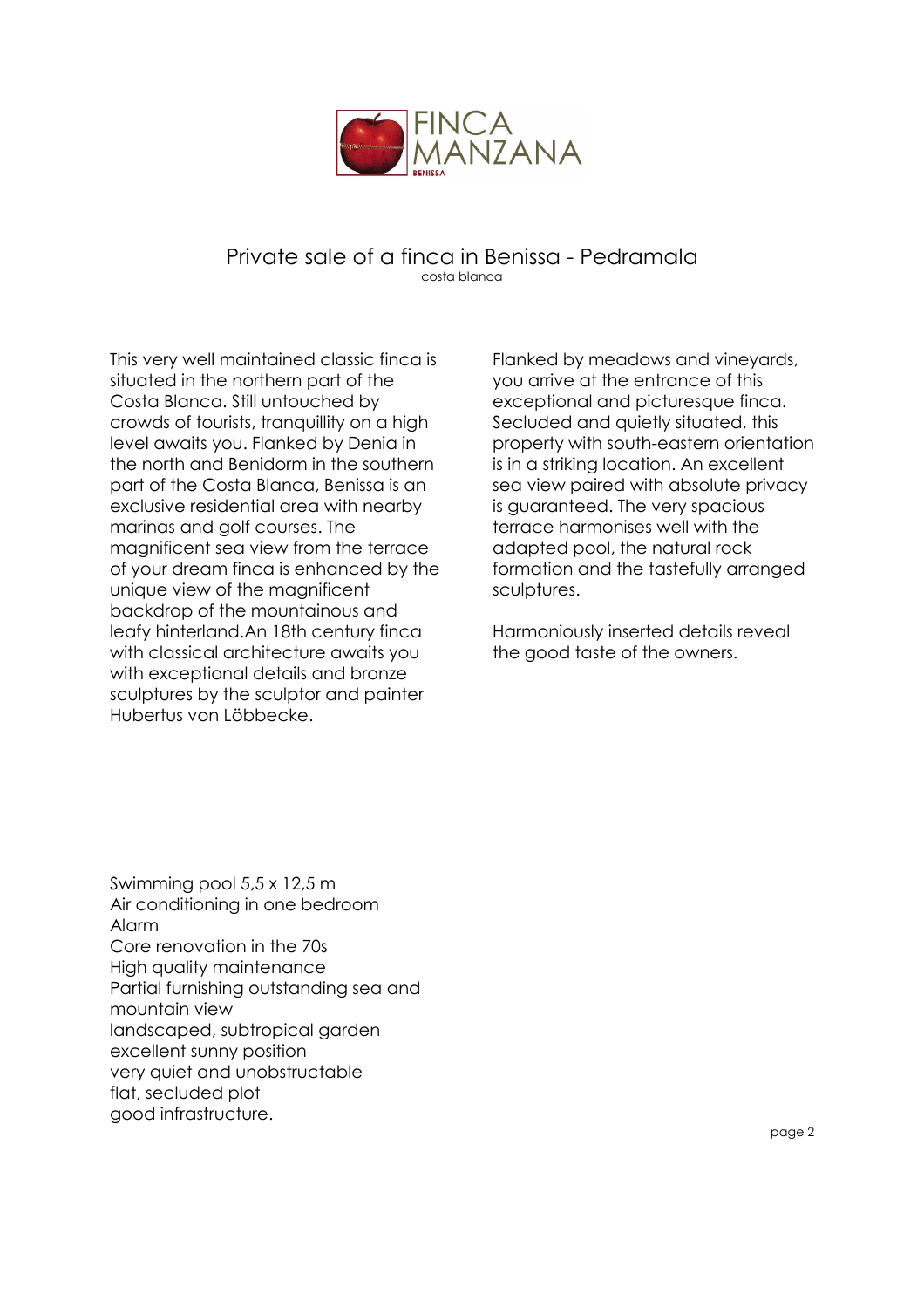# Object data

| Plot:                 | $7500 \; \text{m}^2$      |
|-----------------------|---------------------------|
| Living space:         | $\sim$ 290 m <sup>2</sup> |
| Year of construction: | 1792                      |
| Orientation:          | south / east              |
| Price:                | 1.190.000.-- Euro         |

#### **Disposition**

romantic patio, living room, dining room, kitchen, 5 bedrooms, 2 bathrooms, 1 guest toilet, technical room, carport, all in all good possibilities to change.

#### **Location**

Rural residential area, Benissa-Pedramala, plot flat, very quiet, unobstructable, only a few minutes to the village and the beach, good infrastructure.

#### Views

approx. 190 m above sea level, 300 degree panoramic view, magnificent sea view, panoramic view

#### . Features

bright handmade terracotta floors, wooden windows. Conversion for the elderly, barrier-free living and lift installation possible.

#### House technology

core renovation in the 70s, maintenance and beautification measures since 1997, antique large bread oven, central heating, three fireplaces, fireplace insert heating, three antique wells, a deposit with approx. 40,000 m<sup>3</sup>, numerous TV connections, alarm, WIFI.

#### Pool technology

New pool 2011 Pool 12.50 m x 5.50 m with side stairs, pool lighting, salt electrolysis system with automatic PH regulation

#### Special features

The maintenance condition of the property is on an exceptional level due to constant maintenance and beautification measures.

Deviating from the traditional building style that characterises the region, the finca surprises with an open room layout. The windows capture the warm, bright Mediterranean daylight that caresses the soul. The light and harmonious colours of the interior, combined with the high ceilings, create a feeling of well-being, which is pleasantly enhanced by the many watercolours and oil paintings. No dark colour tones dull the senses set on Mediterranean. The light, handmade terracotta floors harmonise well with the numerous applications. Refined design details are in harmony with the lovingly coordinated furniture. A house with charm.

A garden arranged by an expert hand captures the viewer with subtropical-looking planting. Skilfully laid natural stone paths lead to places to linger with focal decorative highlights. Artistically designed garden sections alternate with natural terrace backdrops.

page 3